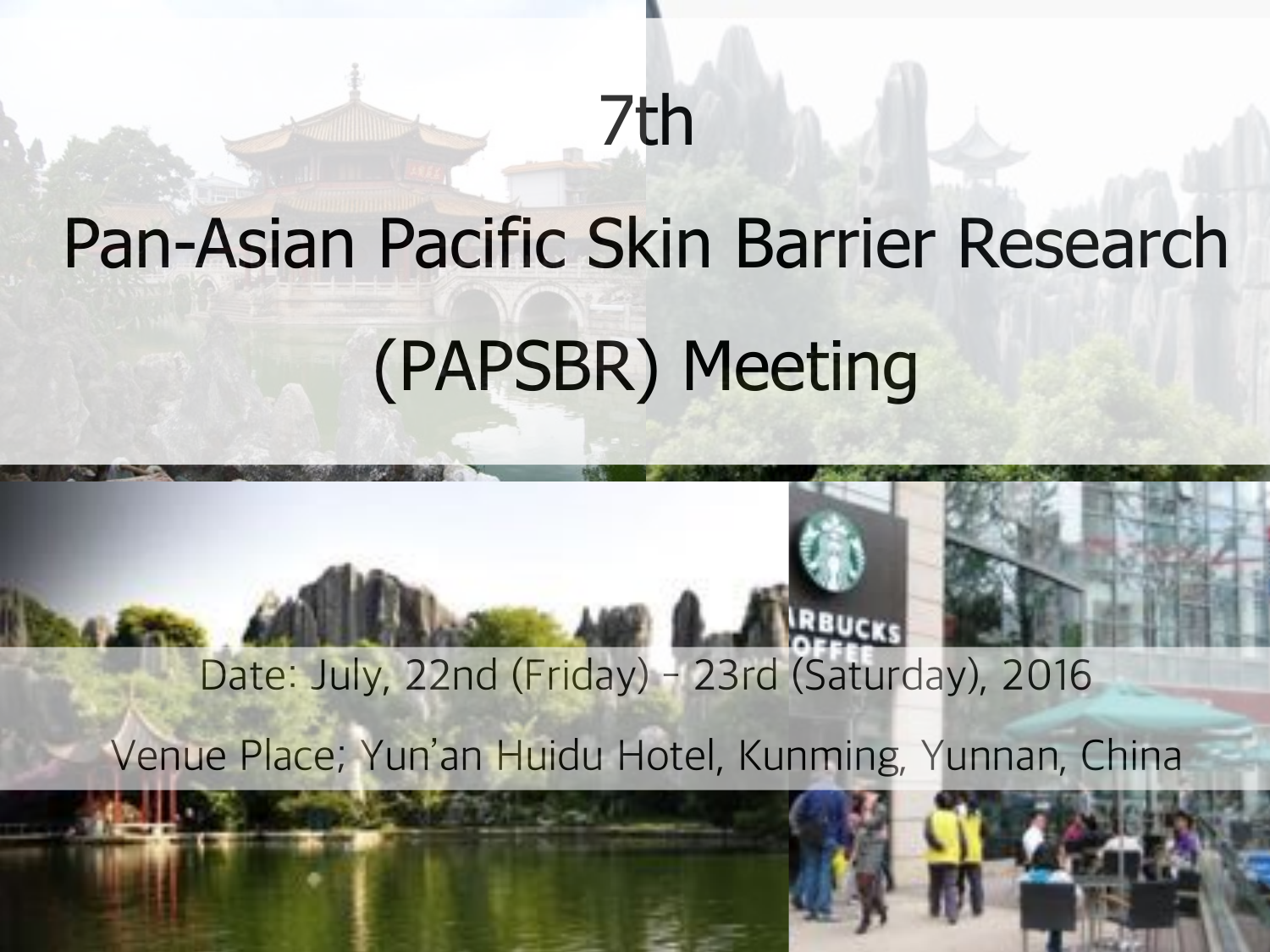### Academic Program

This program is tentative and may be changed with a prior notice.

#### **July 21st, 2016 (Thursday)** Registration

#### **July 22nd, 2016 (Friday)**

| <b>Time</b>     | <b>Title</b>                                                                                 | <b>Speaker</b>                                | Chairpersons                           |  |
|-----------------|----------------------------------------------------------------------------------------------|-----------------------------------------------|----------------------------------------|--|
| 8:40-9:10       | <b>Opening ceremony</b>                                                                      |                                               |                                        |  |
| $9:10 - 9:50$   | Pathogenic based therapy of ichthyosis                                                       | Prof. Peter Elias                             |                                        |  |
| $9:50 - 10:10$  | Selected from Submitted Abstracts                                                            |                                               | Prof. Seung Hun Lee /<br>Chinese Prof. |  |
| $10:10 - 10:25$ | Selected from Submitted Abstracts                                                            |                                               |                                        |  |
| $10:30 - 10:50$ | <b>Coffee Break</b>                                                                          |                                               |                                        |  |
| $10:50 - 11:30$ | Tight Junction function upregulates in responses to defective lipid barrier development      | Prof. Theodora Mauro                          | Dr. Eung Ho Choi / Chinese<br>Prof.    |  |
| 11:30-11:45     | Selected from Submitted Abstracts                                                            |                                               |                                        |  |
| $11:40 - 1:00$  | Lunch                                                                                        |                                               |                                        |  |
| $1:00 - 1:35$   | Role of CFTR in barrier function and skin wound healing                                      | Dr. Chan Hsiao Chng                           | Prof. Hamming Sheu /<br>Chinese Prof.  |  |
| $1:35 - 2:05$   | Impact on stratum corneum acidification on skin barrier function and inflammation            | Prof. Eung Ho Choi                            |                                        |  |
| $2:05 - 2:20$   | Characterization of epidermal functions in 3ß-hydroxysteroid-8δ, 7δ-isomerase deficient mice | George Man                                    |                                        |  |
| $2:20 - 2:35$   | Selected from Submitted Abstracts                                                            | Dr. Juan Luis Santiago / Dr.<br>Hyun Jung Kim |                                        |  |
| $2:35 - 2:45$   | Selected from Submitted Abstracts                                                            |                                               |                                        |  |
| $2:45 - 2:55$   | Selected from Submitted Abstracts                                                            |                                               |                                        |  |
| $2:55 - 3:20$   | <b>Coffee Break</b>                                                                          |                                               |                                        |  |
| $3:20 - 3:50$   | Role of defensins in the physical and antimicrobial barrier of mouse skin                    | Prof. Ehrhardt Proksch                        | Dr. Tzu-Kai Lin /<br>Chinese Prof.     |  |
| $3:50 - 4:10$   | Garlic extract on epidermal function                                                         | Dr. Juan Luis Santiago                        |                                        |  |
| $4:10 - 4:30$   | <b>TBD</b>                                                                                   | <b>TBD</b>                                    |                                        |  |
| $4:30 - 4:45$   | Selected from Submitted Abstracts                                                            |                                               |                                        |  |
| $4:45 - 5:00$   | Selected from Submitted Abstracts                                                            |                                               |                                        |  |
| $6:00 -$        | <b>Banquet</b>                                                                               |                                               |                                        |  |

#### **July 23rd, 2016 (Saturday)**

| <b>Time</b>     | <b>Title</b>                                                  | <b>Speaker</b>            | Chairpersons                           |
|-----------------|---------------------------------------------------------------|---------------------------|----------------------------------------|
| $8:30 - 9:00$   | Lamellar granule secretory system in normal and diseased skin | Dr. Akemi Ishida Yamamoto |                                        |
| $9:00 - 9:25$   | Effects of adiponectin on skin barrier                        | Prof. Seung Phil Hong     | Prof. Jui-Chen Tsai /<br>Chinese Prof. |
| $9:25 - 9:55$   | <b>TBD</b>                                                    | Dr. Hyun Jung Kim         |                                        |
| $9:55 - 10:10$  | <b>TBD</b>                                                    | Prof. Hyesung Kim         |                                        |
| $10:10 - 10:40$ | <b>Coffee Break</b>                                           |                           |                                        |
| $10:40 - 11:00$ | Regulatory role of iNOS in epidermal function                 | Dr. Mao-Qiang Man         | Dr. Sekyoo Jeong /<br>Chinese Prof.    |
| $11:10 - 11:20$ | Influence of pigmentation on cutaneous inflammation           | Dr. Tzu-Kai Lin           |                                        |
| $11:20 - 11:35$ | Selected from Submitted Abstracts                             |                           |                                        |
| $6:00 -$        | <b>Closing Remarks</b>                                        |                           |                                        |